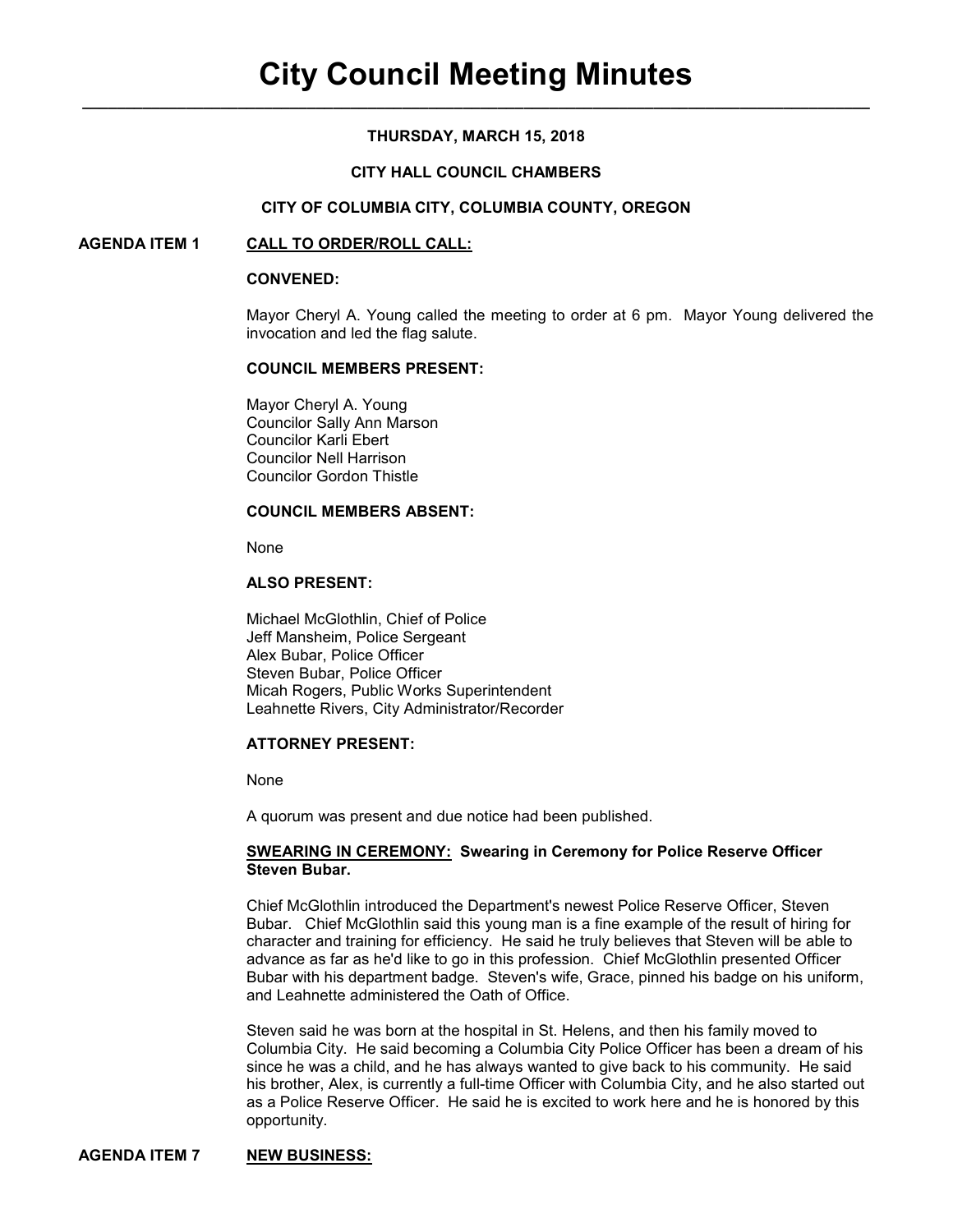## **7.1 Memorandum of Understanding: Memorandum of Understanding between the United States (US) Marshals Service Violent Offender Task Force and the City of Columbia City.**

Chief McGlothlin said this arrangement with the US Marshals Service could position our department really well in the event that we are dealing with a violent offender or large incident, and it will provide us with opportunities for equipment improvements as well. He said he's had several opportunities to work with the US Marshals Service during his career, and they have always been top notch experiences.

Erik Walters, US Marshals Service, said they have a lot of full and part-time members throughout Portland and the County. He said they focus on violent criminals involved in things like armed robberies and sexual assaults, and they frequently assist agencies with sex offender registry, tactical training, and other services.

MOVED (MARSON), SECONDED (THISTLE) AND CARRIED UNANIMOUSLY TO AUTHORIZE SIGNATURE TO THE MEMORANDUM OF UNDERSTANDING.

## **AGENDA ITEM 2 PUBLIC HEARINGS: To gather public testimony relating to proposed changes to the System Development Charges (SDC) for the City's Transportation System, Park System and Storm System based on the periodic application of an adopted inflation adjustment factor.**

Public Hearing opened.

Leahnette provided the Council with some background information about the original development of our current SDC methodologies and the subsequent inflation adjustments that have occurred.

No input was heard from the public.

Public Hearing closed.

## **AGENDA ITEM 3 CITIZEN INPUT:**

None.

## **AGENDA ITEM 4 COUNCIL REPORTS:**

**4.1 Parks Committee:** Chair Marson said the Parks Committee will meet on March 27, 2018. She said the Lions Club would like to place a memorial bench in Columbia City, and the Parks Committee is looking for ideas of where to place it.

**4.2 Water and Sewer Committee:** Micah said the Public Works Department has a lot going on right now. He said today they met with representatives from Xylem Corporation. He said they are handling the new order for the K Street pump and panel upgrades, but today they were here to do a software upgrade for the RCE pump station control panel. He said the design engineering for the Water Reservoir and Water Main Improvements Project is underway, and the geotechnical engineers will be out next week to dig some test pits for that project. He said the crew is working on entering information into the GIS data mapping for the water system. He said they are preparing for the K Street lift station upgrades, and they just received a submittal for the new pumps. He said they are completing unanticipated system-wide fire hydrant inspections and maintenance as a result of a discovery they made during some recent hydrant repair work.

**4.3 Street Committee:** Micah said the Public Works Department is preparing for the Sixth Street overlay project, which will include some storm system improvements and may also include some pavement widening.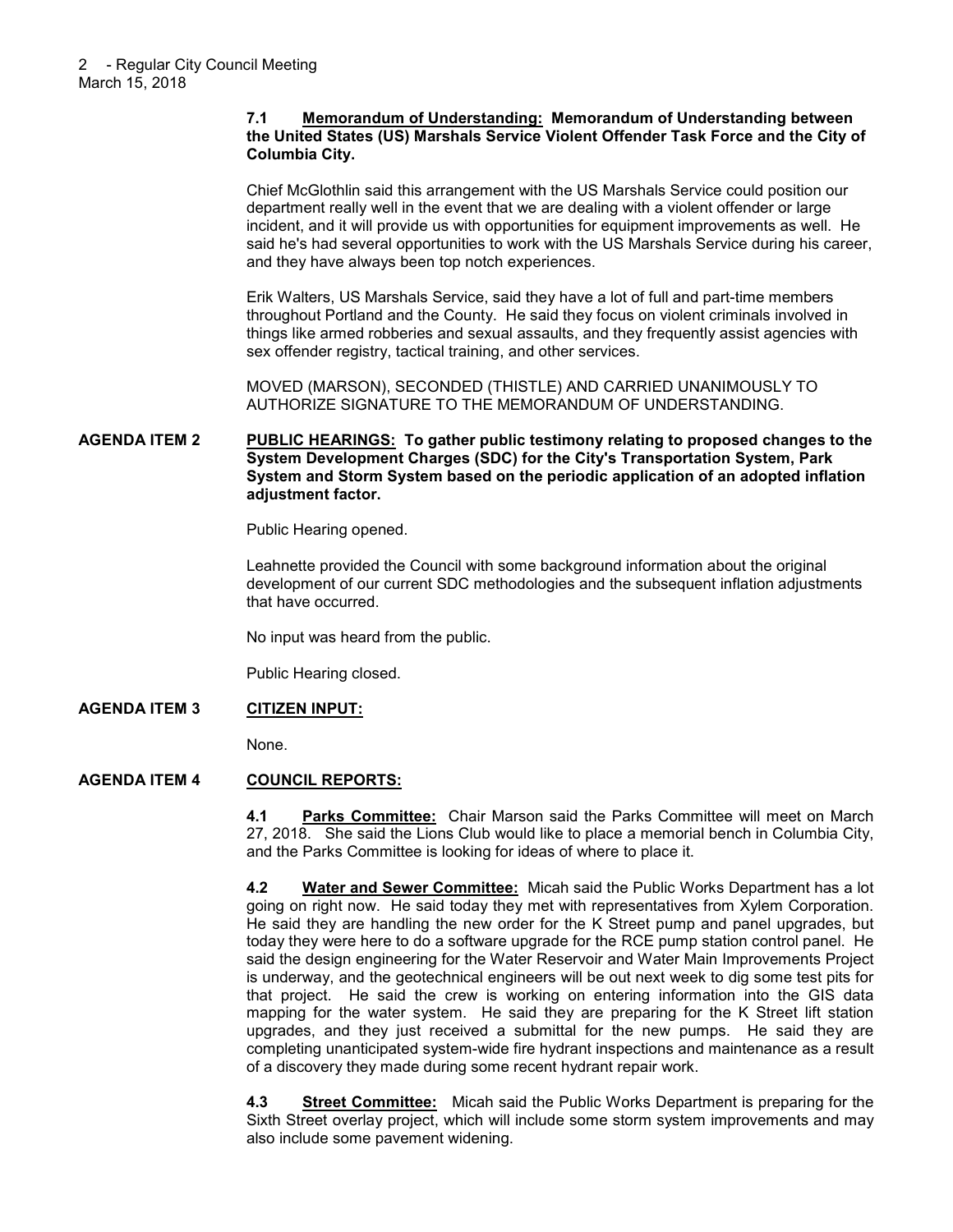March 15, 2018

**4.4 Audit Committee:** Secretary Harrison said the members plan to talk with the auditors when they do their next round of field work.

**4.5 Hazard Mitigation Planning Group:** Member Ebert said the Group will meet on the 27th of March.

**4.6 Other Reports:** None.

# **AGENDA ITEM 5 CONSENT AGENDA:**

**5.1 Minutes of the Regular City Council Meeting on March 1, 2018.**

**5.2 Bills paid during the month of February with check numbers 20846 through 20899.**

- **5.3 Financial Report for the month ending February 28, 2018.**
- **5.4** Activities Report from the Chief of Police<br>5.5 Activities Report from the City Administra
- **5.5 Activities Report from the City Administrator.**
- **5.6 Appointment of Casey Wheeler to the Columbia City Budget Committee.**

MOVED (EBERT), SECONDED (HARRISON) AND CARRIED UNANIMOUSLY BY ROLL CALL VOTE TO APPROVE THE CONSENT AGENDA.

### **AGENDA ITEM 6 UNFINISHED BUSINESS:**

**6.2 Second reading of Council Bill No. 18-837; Ordinance No. 18-704-O: An Ordinance prohibiting smoking tobacco and marijuana use within all City parks.**

The Council completed the second reading of Council Bill No. 18-837.

MOVED (MARSON), SECONDED (HARRISON) AND CARRIED UNANIMOUSLY TO ADOPT COUNCIL BILL NO. 18-837.

## **AGENDA ITEM 7 NEW BUSINESS (continued):**

### **7.2 Cost of Living Adjustment (COLA) Recommendation: Recommendation from the City Administrator for a 3.00% COLA for City employees effective July 1, 2018.**

The Council reviewed a memo dated March 6, 2018 from the City Administrator recommending a 3.00% COLA effective July 1, 2018. However, Leahnette said the US Department of Labor, Bureau of Labor Statistics just released final results for the 2017 change in the Portland-Salem OR-WA consumer price index, which raised the average between the US City and the Portland-Salem change to 3.15%.

MOVED (MARSON), SECONDED (EBERT) AND CARRIED UNANIMOUSLY TO APPROVE A COST OF LIVING ADJUSTMENT OF 3.20% EFFECTIVE JULY 1, 2018 FOR ALL CITY EMPLOYEES.

### **7.3 Banking Services Recommendation: Recommendation regarding banking services as submitted by the Banking Proposal Review Committee.**

The Council reviewed a memo dated March 15, 2018 from the City Administrator explaining that two banking institutions responded to the City Request for Proposals for Banking Services - Bank of the West and St. Helens Community Credit Union. In the memo, she said a Banking Proposal Review Committee reviewed the proposals and conducted interviews, and unanimously recommends the City select the St. Helens Community Credit Union for banking services as outlined in their proposal for the next three-year period with an option to renew for a second three-year period.

MOVED (MARSON), SECONDED (THISTLE) AND CARRIED UNANIMOUSLY TO APPROVE THE RECOMMENDATION OF THE BANKING PROPOSAL REVIEW COMMITTEE AND SELECT ST. HELENS COMMUNITY CREDIT UNION FOR THE